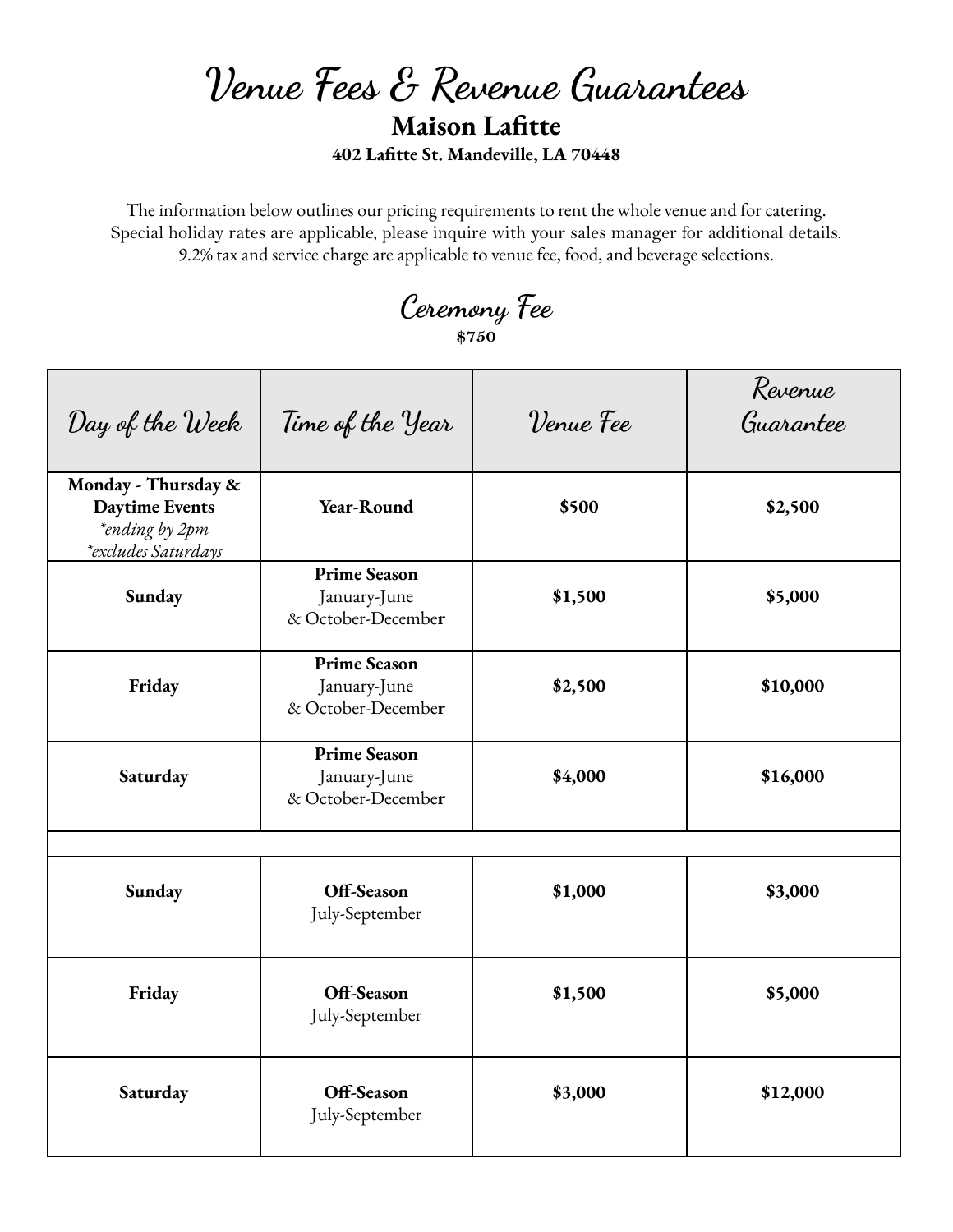**1-Hour Reception Extension**

## **Venue Fee \$500 and a \$1000 beverage revenue guarantee plus 9.2% tax and 20% service charge**

Client is allowed a maximum extension of 1 extra hour. Client can choose to do a consumption tab bar extension OR choose the per person per hour bar extension rate listed in the bar package. Client will be charged for a total of guaranteed final head count, or a minimum of \$1000, whichever is greater, client MUST notify sales office of the extension decision by 30 days prior to your event. We do NOT allow night-of extensions. Please coordinate directly with your other vendors such as band, dj, photographer on their extensions details, such as final timeline and rates. Please see Noise Ordinance Information, shall your event be in violation.

# **Commonly Asked Questions**

### **Q: What can I expect from the Ceremony?**

**A:** We do not host ceremony-only, but you can book a reception with no ceremony.

You will be allowed a rehearsal time of 30 minutes the day prior to your event or on a different date scheduled with your sales manager 60 days before your event. **You must contact us to schedule this!**

We allow a 30-minute window prior to the start time of your ceremony for guests to arrive and get seated. The ceremony itself is 30-minutes. Make sure to check the sun set time and discuss lighting with your professional photographer to decide the perfect timing for your event.

We provide 200 gold chiavari chairs within the venue fees, 100 of which are used for reception seating. If you only want 100 ceremony chairs and 100 reception chairs, you can use what Maison Lafitte provides and we will set these up for your event. The 100 ceremony chairs equal approximately 8 rows of 6 chairs on each side. We do not move or relocate chairs for reuse. If you need any additional chairs for ceremony or reception you are required to bring them in or rent them, and all vendor

guidelines/requirements will apply.

You must assign a friend or family member or hire a professional coordinator to conduct both your rehearsal and ceremony.

*Example: Sun sets at 6:30pm*

5:00pm – Guests' arrival

5:30pm – Ceremony start time

(ceremony start time is the time that would go on your invitation NOT the guests arrival time)

6:00-9:00pm – Reception

## **Q. Where can I have my Ceremony?**

**A.** Front of the House Back/Side Yard Gazebo Under the Pavilion (\$500 flip fee required)

## **Q. What is the Rain Plan?**

**A.** We have rain plans in place which are detailed in our Venue and Catering Questionnaire.

If your plan requires a flip from ceremony into reception we do charge a \$500 extra fee. Any vendors affected by the flip, such as a florist who may need to set arrangements post-flip must be notified in advance and prepared to participate in the flip if necessary.

## **Q: What can I expect from the Reception?**

**A:** The reception is a standard 3-hour event. We do require all food and beverage catering to go through Maison Lafitte which is located on the food and beverage package pricing section of our website.

Maison Lafitte provides furniture, tables, chairs, linens, catering equipment, etc for your event and is detailed in the Furniture/Floorplans section of the website.